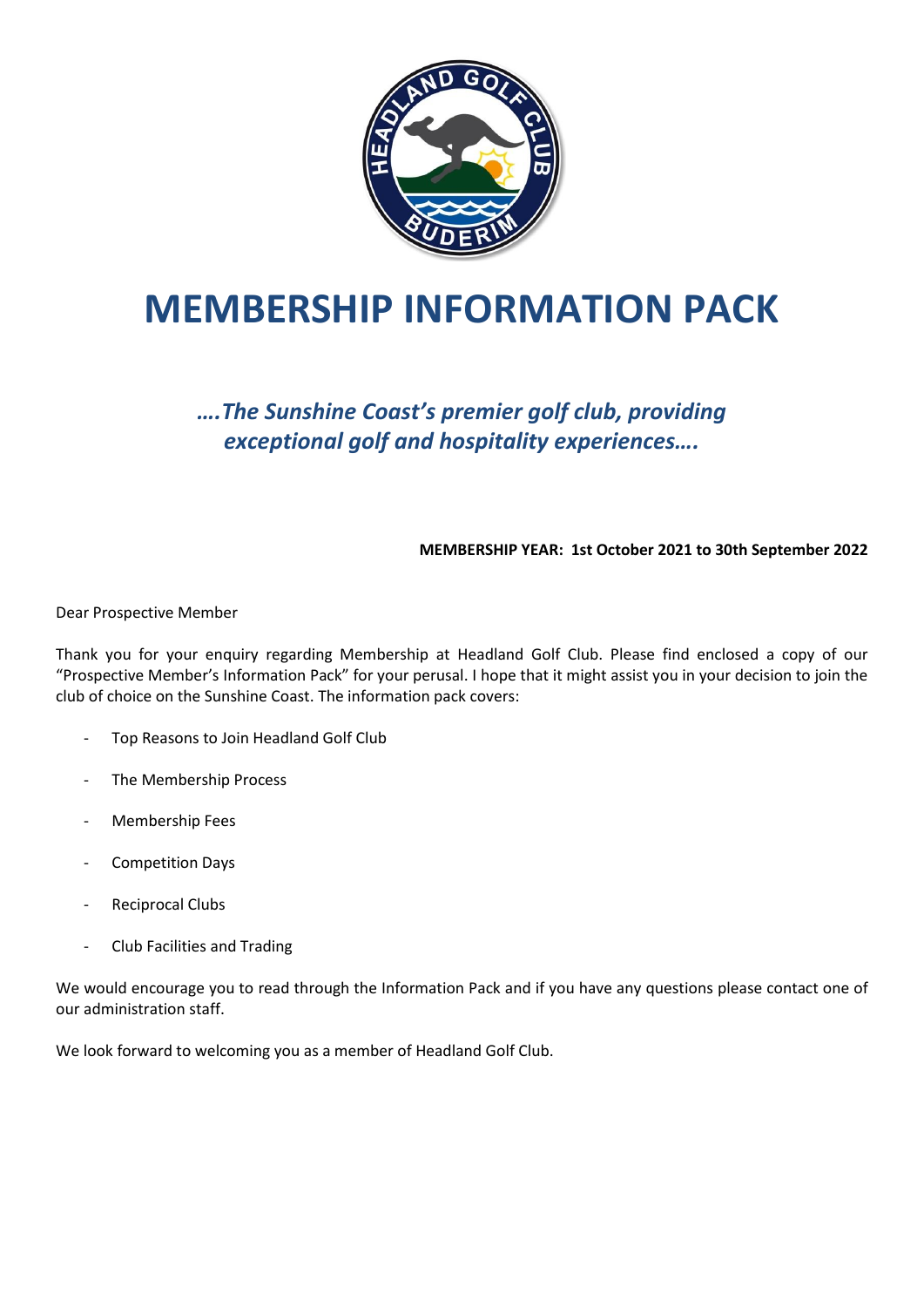#### **HEADLAND GOLF CLUB MEMBERSHIP INFORMATION PACK**

#### **Part 1 – TOP REASONS TO JOIN HEADLAND GOLF CLUB**

- Great 18 hole golf course with fantastic greens and one of the best layouts on the Sunshine Coast
- A progressive committee overseeing the continual upgrade and improvement of the golf course and the clubhouse
- Great pride taken by members and staff in the club
- Quality teaching professionals and pro shop staff Club Pro Adam Norlander was awarded 2017 QLD Club Professional of the Year and 2018 PGA National Club Professional of the Year.
- Affordable membership
- All levels of golfers are catered for  $-$  and welcomed
- Make new friends and business networks
- Promote your business in our online business directory
- Centrally located within the Sunshine Coast Location location location
- We have money in the bank (i.e. we are financially secure with no debt)
- The staff love coming to work with some staff having worked here for over 30 years
- Many opportunities for members to play weekdays, weekends and championship events
- Competitions to suit all members
- SWING "Starting Women In Golf" a great program for beginning women golfers
- Excellent Junior program "growing champions of the future"
- Heavily discounted Junior Membership for children up to 17 years
- Intermediate Membership from 18 to 29 years offering discount membership for our young members whilst still entitling them to full playing and voting rights
- Great views from the clubhouse of the Sunshine Coast coastline
- Fantastic food & ice cold drinks in the clubhouse
- Get a discount on your food and beverage purchases
- Plenty of parking
- Regular competitions Monday, Tuesday, Wednesday, Thursday, Saturday, Sunday
- We say hello and make your day
- The golf course is a wildlife sanctuary
- Bring your guest along to play at a discounted rate
- 2 free rounds at Caloundra Golf Club each year
- Other Reciprocal Clubs all over the country
- 20% discount at the Goodlife Gym in Buderim
- 20% discount at Suncoast Fitness
- 20% discount on membership at Mooloolaba Tennis Club
- We are a community club with over 50 years of history

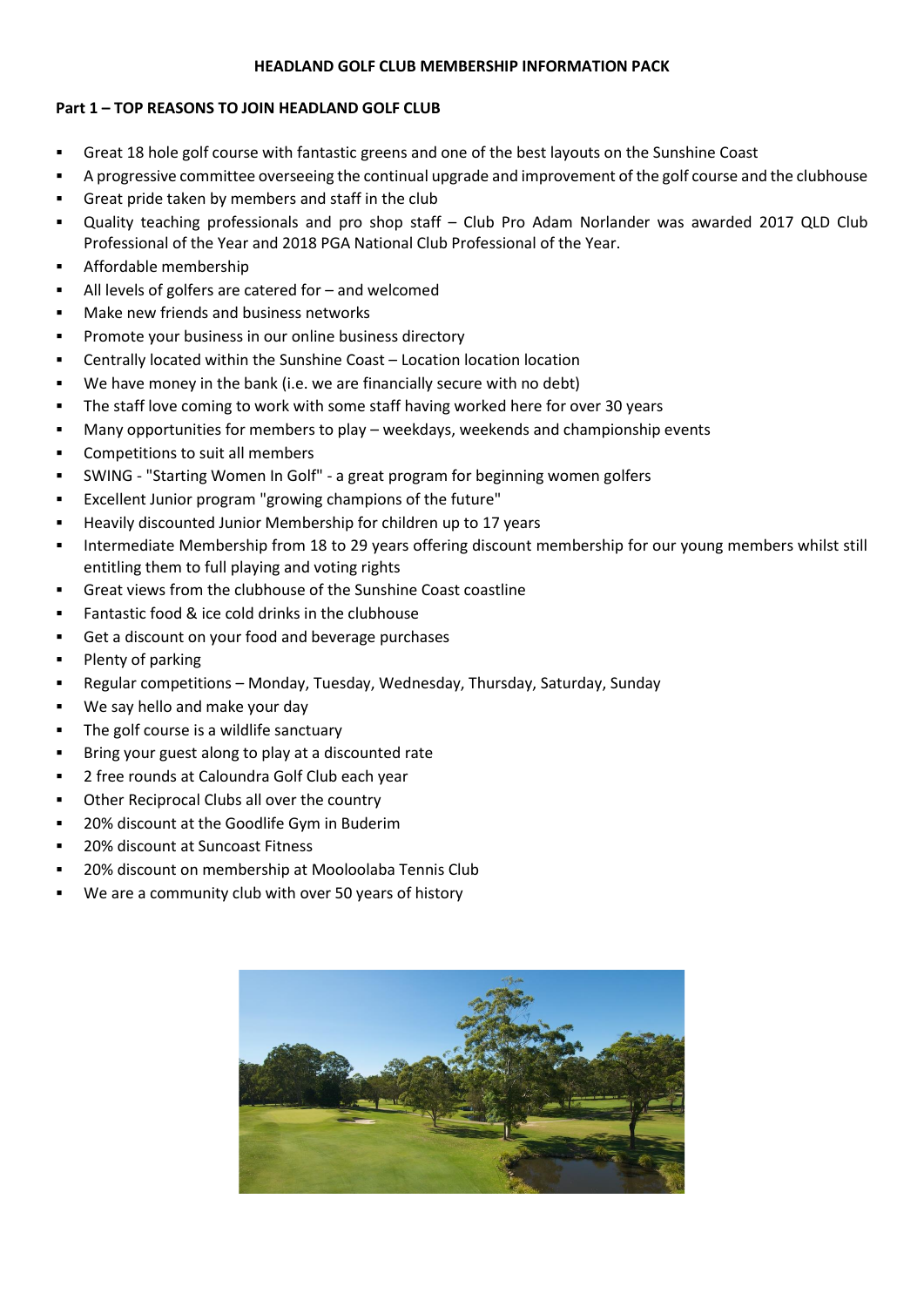#### **Part 2 – The Membership Joining Process**

*Please note Headland Golf Club are currently on a full waiting list and are not accepting new members at present. Please contact the Club to be placed on the waiting list.*



- 1. If offered a spot, new members at Headland Golf Club enter via **Restricted Membership**. The Restricted Membership category is a path into **Full Membership (or Intermediate Membership if under the age of 30)**, and has the following limitations:
	- Restricted members are ineligible to book for Saturday competitions until the day before the competition
	- Ineligible to win honour board events or play pennant golf
	- Ineligible to vote or stand for Board positions
- 2. **Restricted Members** are upgraded to **Full Membership or Intermediate Membership** based on seniority when a position becomes available. The club currently has a cap of 1000 Full Members with uninhibited playing rights.

The following is a rundown of the Membership Joining Process (if offered a spot):

- 1. Complete the nomination form for the applicable membership category. Forms are available on the Club websit[e www.headlandgolfclub.com.au](http://www.headlandgolfclub.com.au/) or from Club Reception.
- 2. Bring the completed form to Club Reception during Office Hours and pay the applicable Entrance Fee, Subscription Fee and Affiliation Fee.
- 3. Once paid you will be issued with a Membership Card and New Members Information Pack. You are able to begin playing golf straight away. Social golf is free of charge for members and there is a \$13 fee for competition golf.
- 4. Your application will be tabled at the next meeting of the Board of Directors. Generally speaking this is a formality.

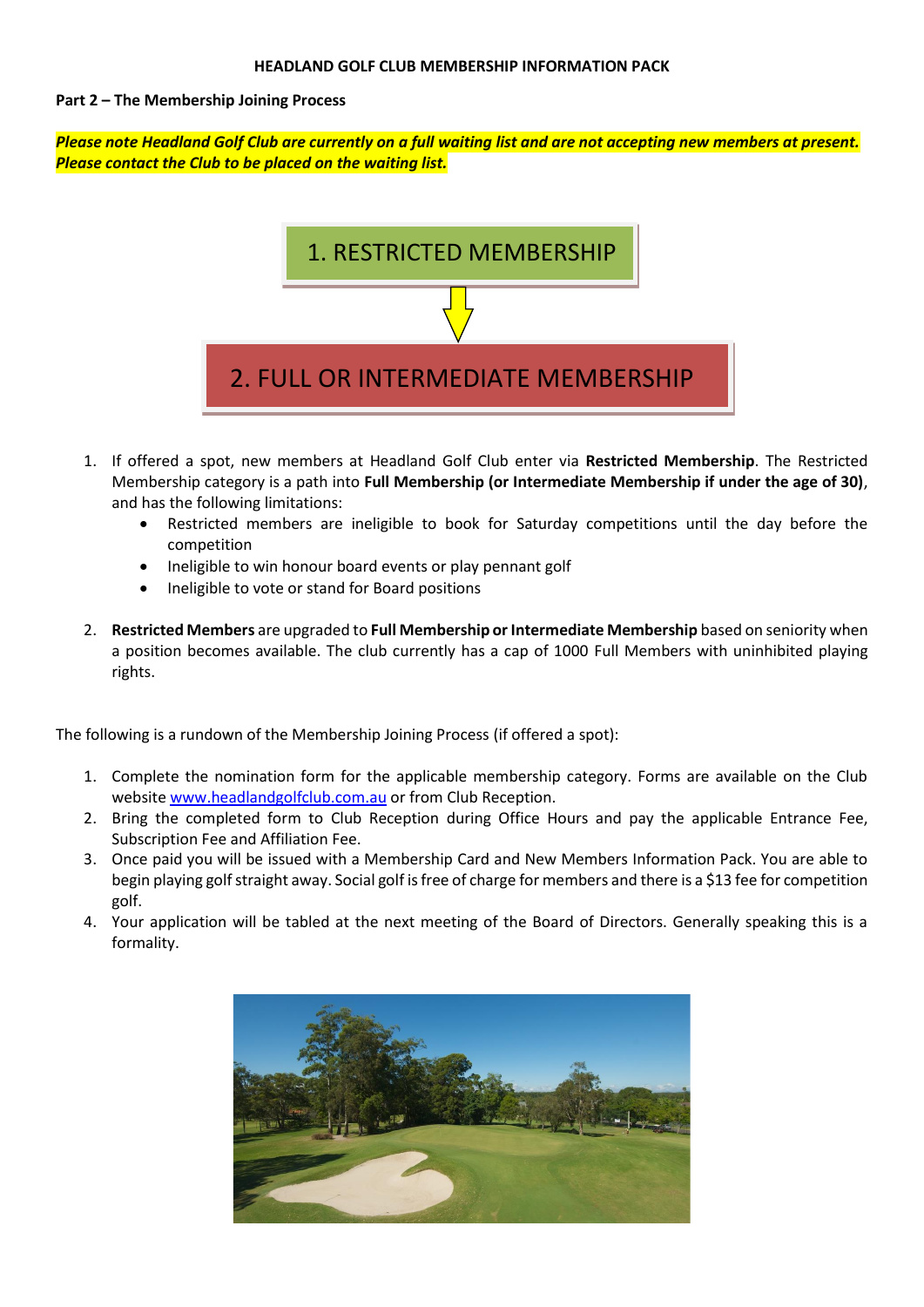#### **Part 3 – Membership Fees**

### **MEMBERSHIP FEES: 1 October 2021 to 30 September 2022**

| <b>FULL MEMBERSHIP:</b>                             | <b>Entrance Fee</b>     | \$1,500      |
|-----------------------------------------------------|-------------------------|--------------|
| - 30 years and over                                 | <b>Subscription Fee</b> | \$1,322      |
| - Full playing and voting rights                    | <b>Affiliation Fee</b>  | \$78         |
| <b>COUNTRY MEMBERSHIP:</b>                          | <b>Entrance Fee</b>     | \$1,500      |
| - 90km Distance from Club                           | <b>Subscription Fee</b> | \$444        |
| - Limit of 12 rounds per year<br>- No voting rights | <b>Affiliation Fee</b>  | \$78         |
| <b>INTERMEDIATE MEMBERSHIP:</b>                     | <b>Entrance Fee</b>     | Age 18 \$200 |
| - 18-29 Years                                       |                         | Age 19 \$250 |
| - Full playing and voting rights                    |                         | Age 20 \$300 |
|                                                     |                         | Age 21 \$350 |
|                                                     |                         | Age 22 \$400 |
|                                                     |                         | Age 23 \$450 |
|                                                     |                         | Age 24 \$500 |
|                                                     |                         | Age 25 \$550 |
|                                                     |                         | Age 26 \$600 |
|                                                     |                         | Age 27 \$650 |
|                                                     |                         | Age 28 \$700 |
|                                                     |                         | Age 29 \$750 |
|                                                     | <b>Subscription Fee</b> | \$662        |
|                                                     | <b>Affiliation Fee</b>  | \$78         |
|                                                     |                         |              |

#### **JUNIOR MEMBERSHIP:** Annual Fee \$99\*\*

- up to 17 years

- Full playing rights, no voting rights

\*\* The Annual Fee is a flat rate and is not proratable

*Please note Restricted Membership fees are the same as Full/ Intermediate membership, it is just a pathway to these membership categories.* 

**SOCIAL MEMBERSHIP**: Subscription Fee - \$5 for 5 years membership

- Clubhouse only

- No playing or voting rights

#### **Monthly Direct Debit payment plan available on request**

**PLEASE NOTE: The membership year runs from 1st October to 30th September. Subscription balances are calculated on a monthly pro-rata basis depending on the month of joining.**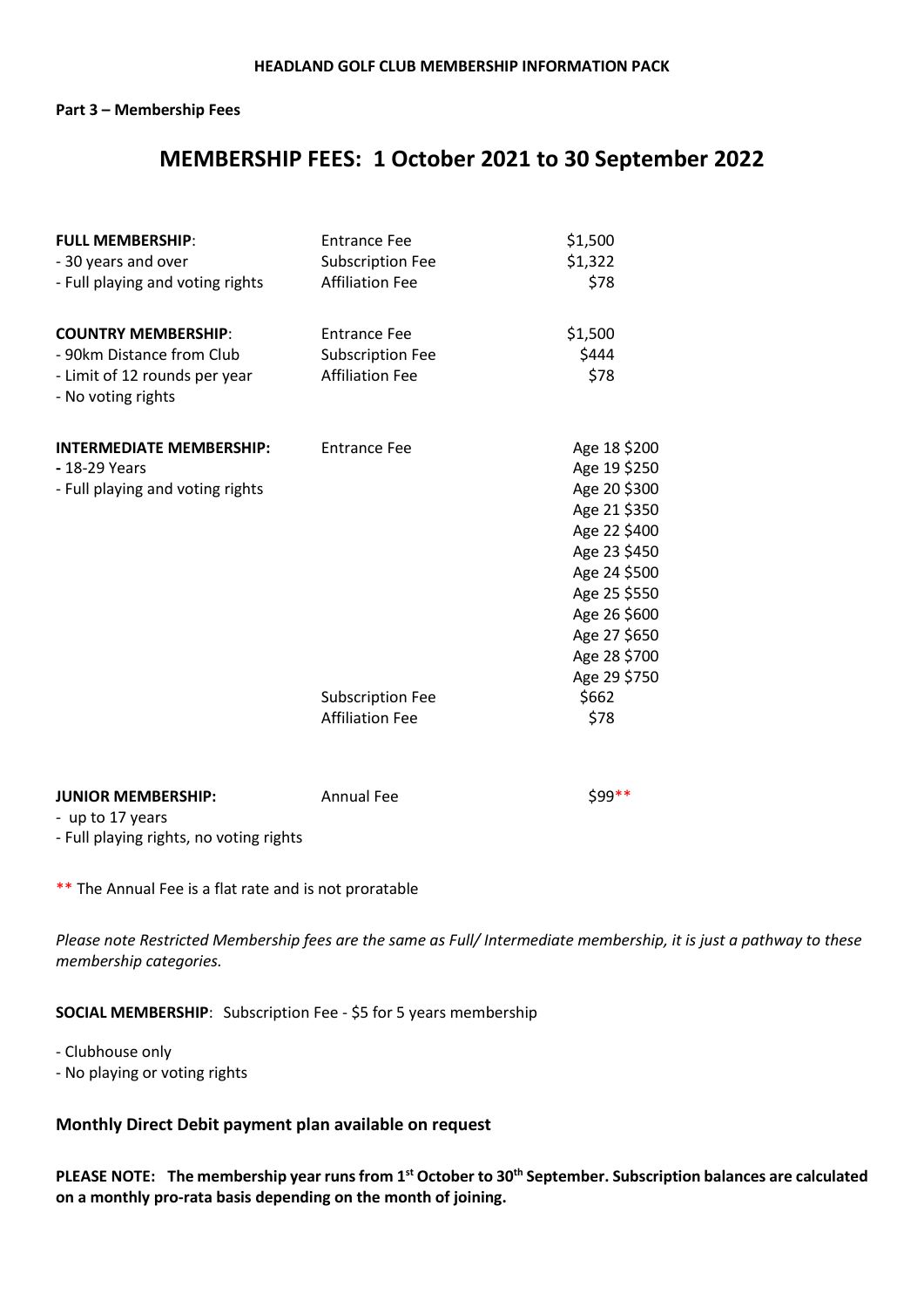## **GREEN FEES AND CARTS**

#### **GREEN FEES AND COMPETITION FEES FOR MEMBERS**

**Green Fees are not applicable to Members (excluding Social Members).**

**A \$13.00 Competition Fee applies to each competition round.**

| <b>HIRE MOTORISED CART FEES - MEMBERS RATES</b>         |      |
|---------------------------------------------------------|------|
| <b>Members Social Golf Motorised Cart Hire 18 Holes</b> | \$36 |
| <b>Members Competition Motorised Cart Hire 18 Holes</b> | \$32 |
| <b>Members Social Golf Motorised Cart Hire 9 Holes</b>  | \$24 |
| <b>Members Competition Motorised Cart Hire 9 Holes</b>  | \$20 |

#### **MEMBERS FREQUENT HIRE GOLF CART OFFER (Club owned carts)**

**Members can pre-pay an amount of \$1,000 (non-refundable). Each time you hire a cart for 18 holes this amount decreases by \$24 and for 9 holes \$16. Details on this offer are available from the Club Office.** 

| <b>MOTORISED CART FEES (for privately owned carts)</b> |             |
|--------------------------------------------------------|-------------|
| <b>Annual Buggy Licence Fee</b>                        | <b>S180</b> |
| <b>Annual Buggy Shed Rental (Includes Electricity)</b> | $$518*$     |

**\*Our motorised cart accommodation is currently full with an extensive waiting list. New members are welcome to "trailer" their cart to the course. If doing so, the annual \$180 "Licence Fee" applies. This money is directed towards cart path maintenance and improvements.**

| <b>LOCKERS</b>                                      |        |
|-----------------------------------------------------|--------|
| <b>Annual Locker Fee</b>                            | $$50*$ |
| *We currently have a small waiting list for lockers |        |

| <b>SOCIAL GOLF - Non-Members</b> |                           |                             |       |
|----------------------------------|---------------------------|-----------------------------|-------|
| <b>18 HOLES GF</b>               | <b>\$58 (\$55 ONLINE)</b> | <b>WEEKLY GF VOUCHER</b>    | \$130 |
| <b>9 HOLES GF</b>                | <b>\$37 (\$35 ONLINE)</b> | <b>MONTHLY GF VOUCHER</b>   | \$280 |
| <b>18 HOLES GF (JUNIOR)</b>      | \$24                      | <b>2 MONTHLY GF VOUCHER</b> | \$470 |
| <b>9 HOLES GF (JUNIOR)</b>       | \$16                      | <b>3 MONTHLY GF VOUCHER</b> | \$700 |
| <b>MOTORISED CART 18 HOLES</b>   | <b>\$44 (\$42 ONLINE)</b> |                             |       |
| <b>MOTORISED CART 9 HOLES</b>    | <b>\$29 (\$27 ONLINE)</b> |                             |       |

| <b>WEEKLY GF VOUCHER</b>    | <b>S130</b>  |
|-----------------------------|--------------|
| <b>MONTHLY GF VOUCHER</b>   | <b>\$280</b> |
| <b>2 MONTHLY GF VOUCHER</b> | <b>\$470</b> |
| <b>3 MONTHLY GF VOUCHER</b> | <b>\$700</b> |

| <b>MEMBERS GUEST RATES (must play with a member)</b> |            |
|------------------------------------------------------|------------|
| <b>18 HOLES</b>                                      | <b>S37</b> |
| <b>9 HOLES</b>                                       | \$24       |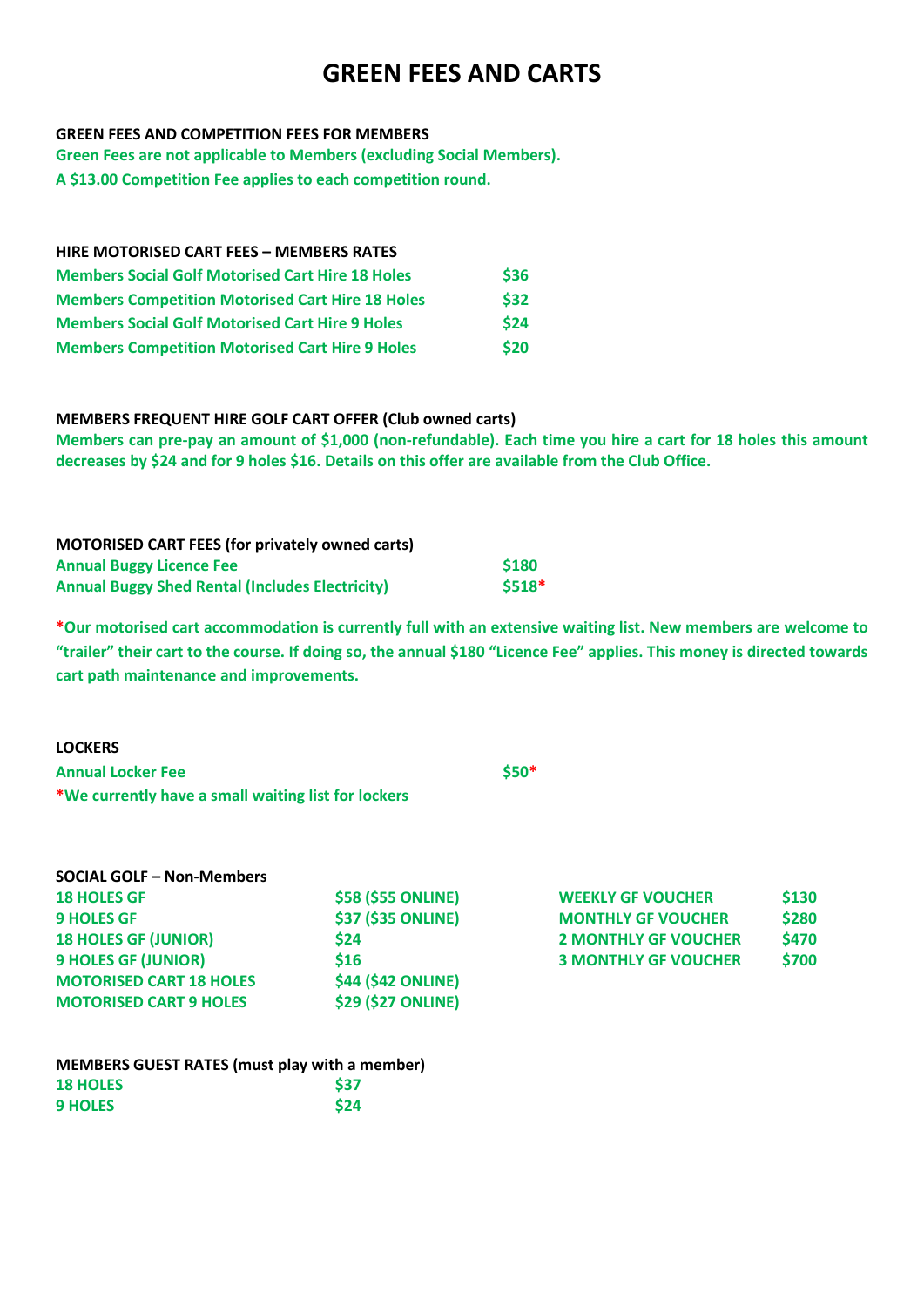#### **HEADLAND GOLF CLUB MEMBERSHIP INFORMATION PACK**

#### **Part 4 – Golf Bookings (Competition and Social Play)**

#### **Competition Golf:**

Headland Golf Club has a number of regular weekly competitions. Bookings for competitions are made via our online timesheets, which opens 7 days prior at 6.30pm (except for Veteran's competitions).

**Monday Individual Veteran Competition**  Approximate Tee Times from 7:00am to 9:00am Members must join the Headland Veterans Association at a nominal fee to play

**Tuesday Individual/ Medley Competition** Approximate Tee Times from 8:30am to 12:30pm

**Wednesday Individual/ Medley Competition** Approximate Morning Tee Times from 6:36am to 8:20am Approximate Afternoon Tee Times from 10:47am to 12:47pm

#### **Thursday Ladies 18 Hole Competition**

Approximate Tee Times from 7:00am to 9.00am

**Thursday Men's Competition** Approximate Tee Times from 11:19am to 12:55pm

#### **Saturday Individual/ Medley Competition**

Approximate Morning Tee Times from 6:12am to 8:12am Approximate Afternoon Tee Times from 10:43am to 12:43pm

#### **Sunday Individual/ Medley Competition**

Approximate Tee Times from 10.30am to 12.30pm

#### **Social Golf:**

Bookings for social golf are made via our online timesheets. Monday and Friday social timesheets open 7 days prior at 6.30pm, while all other social days open 7 days prior at 5.30pm.

Outside of competition times, the course is available for social play. All social golf must be booked through the Member's Portal/App or by calling the Pro Shop. The best days for 18 holes social golf are Monday, Friday and Sunday, while 9 holes social golf is available every day.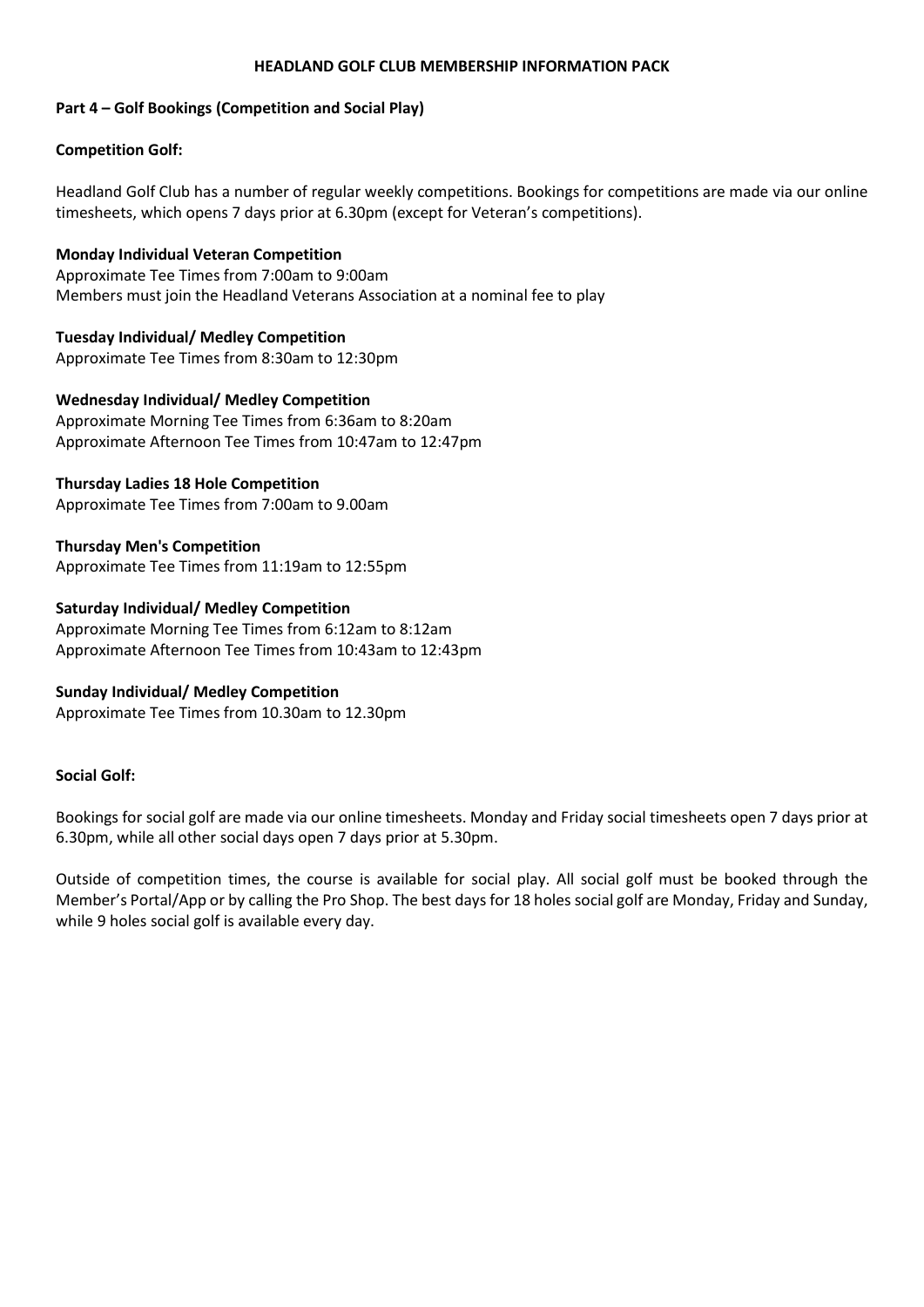#### **HEADLAND GOLF CLUB MEMBERSHIP INFORMATION PACK**

#### **Part 5 – Reciprocal Clubs**

As a golfing member of Headland Golf Club, you also have access to a number of "Reciprocal Clubs" around the country. As a general rule, members can play up to **6 rounds per calendar year free of charge** (except competition fees) at the following clubs:

#### **QUEENSLAND:**

Caloundra Golf Club (2 free rounds per year)

#### **NEW SOUTH WALES:**

The Coast Golf Club (Sydney)

**ACT:** Federal Golf Club

**VICTORIA:** Latrobe Golf Club Portsea Golf Club

**TASMANIA:** Tasmania Golf Club

**SOUTH AUSTRALIA:** Mount Osmond Golf Club

#### **WESTERN AUSTRALIA:**

Wanneroo Golf Club

We would encourage members who wish to play at the above courses to make contact with them well in advance of your trip to confirm the details of the Reciprocal Agreement and their requirements regarding identifying you as a member of Headland Golf Club. Letters of Introduction are available on request from the office.

Headland Golf Club also has reduced green fee arrangements with the majority of the golf clubs in the Sunshine Coast and South Burnett District Golf Association. Once again, we would encourage you to first contact the club you wish to play at to confirm what privileges you have and to book your tee time.